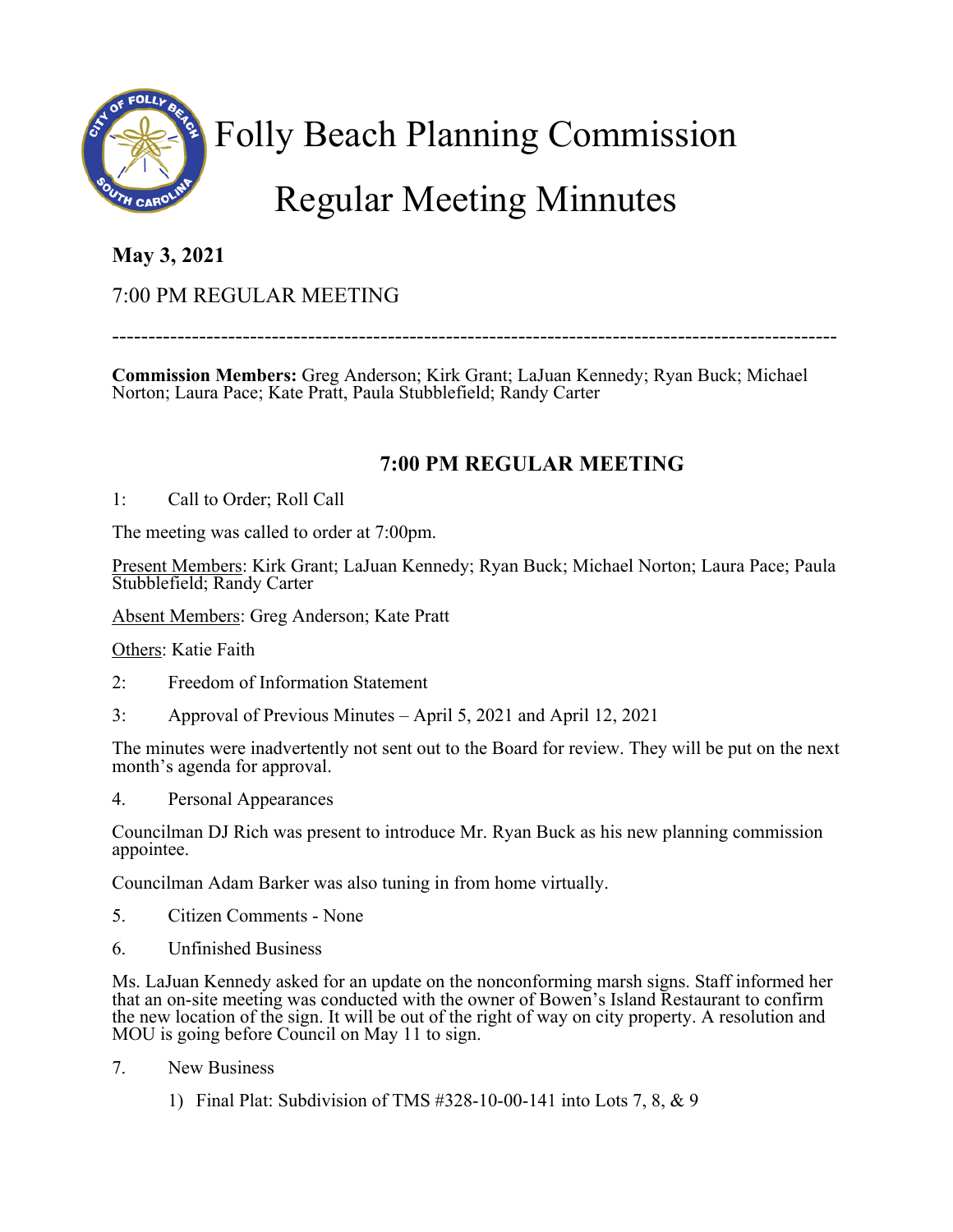- a. This item was removed from the agenda due to lack of staff information at the time of the meeting. It will be added to June's agenda.
- 2) Comprehensive Plan Update
	- a. Section 2: Public Input
		- i. Staff went over the public input from the survey. *See the attached memo below.* During discussion, Planning Commissioners mentioned various implementation strategies and new goals to be added to the plan based on issues brought up by citizens in the categories of Protecting Natural Resources, Protecting Community Character and Enhancing Natural Resources.
	- b. Section 3: Needs, Goals, and Implementation Strategies
		- i. There was an open discussion on updating and creating new and existing goals for the Comp Plan Update pertaining to Protecting Natural Resources, Protecting Community Character and Enhancing Natural Resources. The topics of conversation included historic preservation and an area character appraisal being done by a local college, parking and traffic (ranging from paid parking, availability and safety), ped paths and island connectivity, use of the commercial district and accessory uses, short term rentals, beach erosion and use of erosion control devices, living shorelines, and increasing communication to nonresidents and residents about the rules and resources available to them. The next meeting will have an updated Section 3 of the Comp Plan to reflect the proposed goals and changes.

8. Staff Comments – None.

9: Commission Comments – Agenda items were requested to be added to the June agenda: analysis of dogs on the beach (off-leash and in violation of ordinance) and assessment of parking requirements in relation to accessory uses. The Planning Commission also requested a noise complaint report from Short Term Rentals. Staff will send this out before the next meeting.

10: Adjournment – Mr. Grant moved for adjournment and the meeting ended at 8:45pm.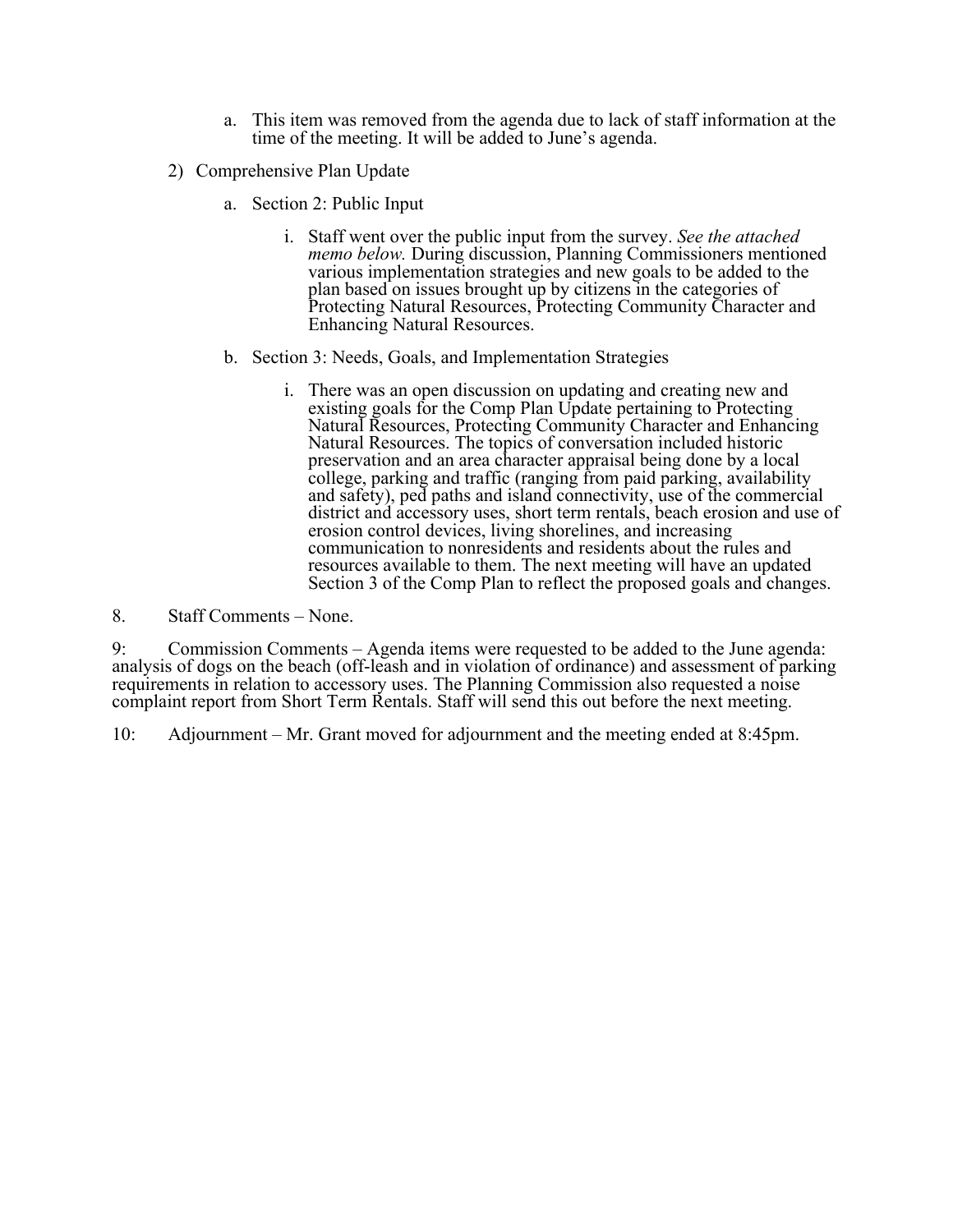

## **City of Folly Beach**

| To:   | <b>Planning Commission</b>                                                                                |
|-------|-----------------------------------------------------------------------------------------------------------|
| From: | Katie Faith                                                                                               |
| Date: | 04/05/21                                                                                                  |
| Re:   | Section 2 Public Input and Survey Results and Section 3 Needs and Goals Assessment of<br>Comp Plan Update |

Members of the Board:

The City of Folly Beach distributed a survey about the Comprehensive Plan Update to address the needs and goals of the comprehensive plan and gauge community interest and understanding of the plan and progress made in the past five years. This is intended to guide the discussion and development of new and existing needs and goals for the City's Five-Year Update for the Comprehensive Plan. A progress report for the needs and goals is attached. Some main takeaways for the survey are below.

- Most respondents had read the 2015 Comprehensive Plan. Of those that did not, the reasoning was because they did not know where to find it or that it even existed. This could lead to skewed responses below as they may not understand how much work and progress has been made in the Comprehensive Plan's Needs and Goals. This data also points to a need to adequately advertise the Plan Update so that citizens can locate it. This could be done by making the website location clearer, posting links of Facebook, or writing articles in the Sandspur. The City should also focus more on tying ongoing work and achievements back to the plan. This could be through a running summary/regular update of the website, highlighting connections when projects/ordinances are presented to Council, or scheduling regular public updates to the Planning Commission or at Town Halls.
- The area that the City should focus its resources over the next 5 years is protecting natural resources. There was a clear option for this over the other focus areas. The City can succeed in this by reviewing other long term plans (Sea Level, Dune Management, Marsh Management, Beach Management) and implementing the action items found in those plants.
- A majority of respondents said that the City has not made progress is protecting community character. Some acknowledgements of making progress towards this goal were improvements to parks, improving traffic control and parking and increasing family friendly activities. The City also passed a prohibition on formula businesses. There was a consensus that the City has made progress in protecting natural resources by specifically calling out beach renourishment efforts, the plastic bag and smoking bans, and the various long-term plans completed in recent years.